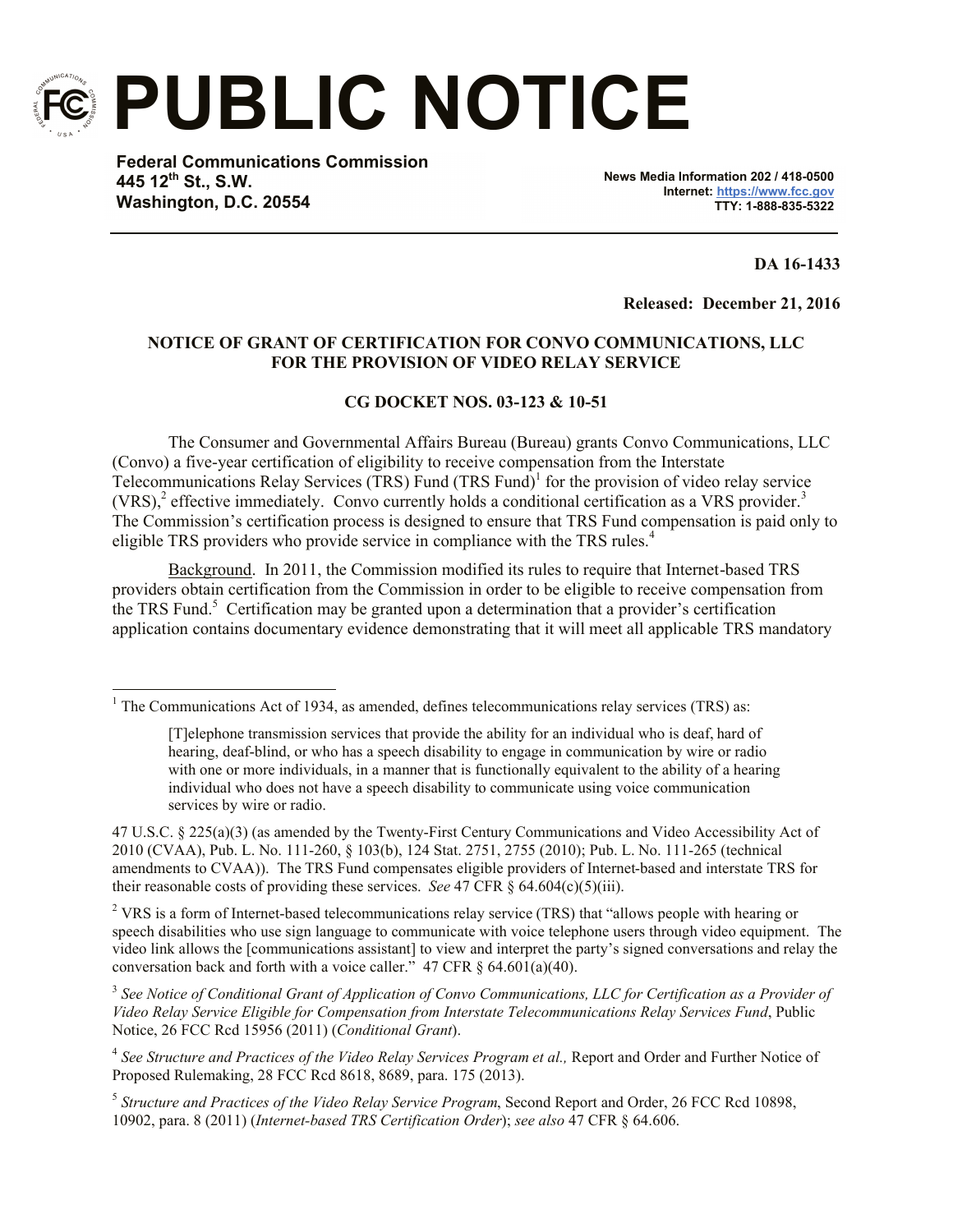minimum standards and that it has adequate procedures for ensuring compliance with Commission rules.<sup>6</sup> In addition, under section  $64.606(a)(2)$  of the rules,<sup>7</sup> in order to obtain certification, a VRS provider must demonstrate that it provides, on its own, the core components necessary to provide VRS.<sup>8</sup> This requires that the provider lease, license or acquire and operate its own call centers and employ its own communications assistants  $(CAs)$ <sup>9</sup> Section 64.606(a)(2) further requires that VRS providers include the following information in their applications for certification:

- A description of the forms of TRS to be provided; $^{10}$
- A detailed description of how the provider will meet all non-waived mandatory minimum standards applicable to  $VRS$ <sup>11</sup>
- For providers that maintain five or fewer domestic call centers, copies of the deeds or leases for all of those call centers, and for providers with more than five domestic call centers, a representative sampling of the deeds or leases for five of their centers, together with a list of all other call centers that they operate;<sup>12</sup>
- Copies of deeds or leases for all call centers operated outside of the United States (regardless of the number of such centers); $^{13}$
- A description of the technology and equipment used to support their call center functions (other than CAs) – including, but not limited to, automatic call distribution (ACD), routing, call setup, mapping, call features, billing for compensation from the TRS Fund, and registration – and for each core call center function, a statement as to whether it is owned or leased (and from whom if leased or licensed), and proofs of purchase, license agreements, or leases;<sup>14</sup>
- A copy of each lease or license agreement for ACD functions;<sup>15</sup>
- A list of individuals or entities that hold at least a 10 percent equity interest in the provider, have the power to vote 10 percent or more of the securities of the provider, or exercise *de jure* or *de*  facto control over the provider;<sup>16</sup>
- A description of the provider's organizational structure, and the names of its executives, officers, general partners (if structured as a partnership), and members of the board of directors;<sup>17</sup>

 $10$  47 CFR § 64.606(a)(2)(i).

<sup>11</sup> *Id.* § 64.606(a)(2)(ii).

 $17$  *Id*.

 6 *Internet-based TRS Certification Order*, 26 FCC Rcd at 10909-13, paras. 23-34; 47 CFR § 64.606(a)(2), (4), (b)(2); *see also Structure and Practices of the Video Relay Service Program et al.*, Memorandum Opinion and Order, Order, and Further Notice of Proposed Rulemaking, 26 FCC Rcd 14895 (2011) (clarifying and modifying the certification requirements adopted in the *Internet-based TRS Certification Order*).

 $747$  CFR § 64.606(a)(2).

<sup>8</sup> *Internet-based TRS Certification Order*, 26 FCC Rcd at 10905, para. 15.

<sup>9</sup> *Id.* at 10905, para. 13.

<sup>&</sup>lt;sup>12</sup> *Id*. § 64.606(a)(2)(ii)(A)(*I*)-(2); *see also id.* § 64.606(a)(2)(ii)(A)(5)-(6) (requiring copies of proofs of purchase, leases, or licenses for all technology and equipment used to support the functions of the associated call centers).

<sup>13</sup> *Id*. § 64.606(a)(2)(ii)(A)(*3*); *see also id*. § 64.606(a)(2)(ii)(A)(*7*).

<sup>&</sup>lt;sup>14</sup> *Id*. § 64.606(a)(2)(ii)(A)(4).

<sup>&</sup>lt;sup>15</sup> *Id*. § 64.606(a)(2)(ii)(A)(8).

<sup>16</sup> *Id*. § 64.606(a)(2)(ii)(B).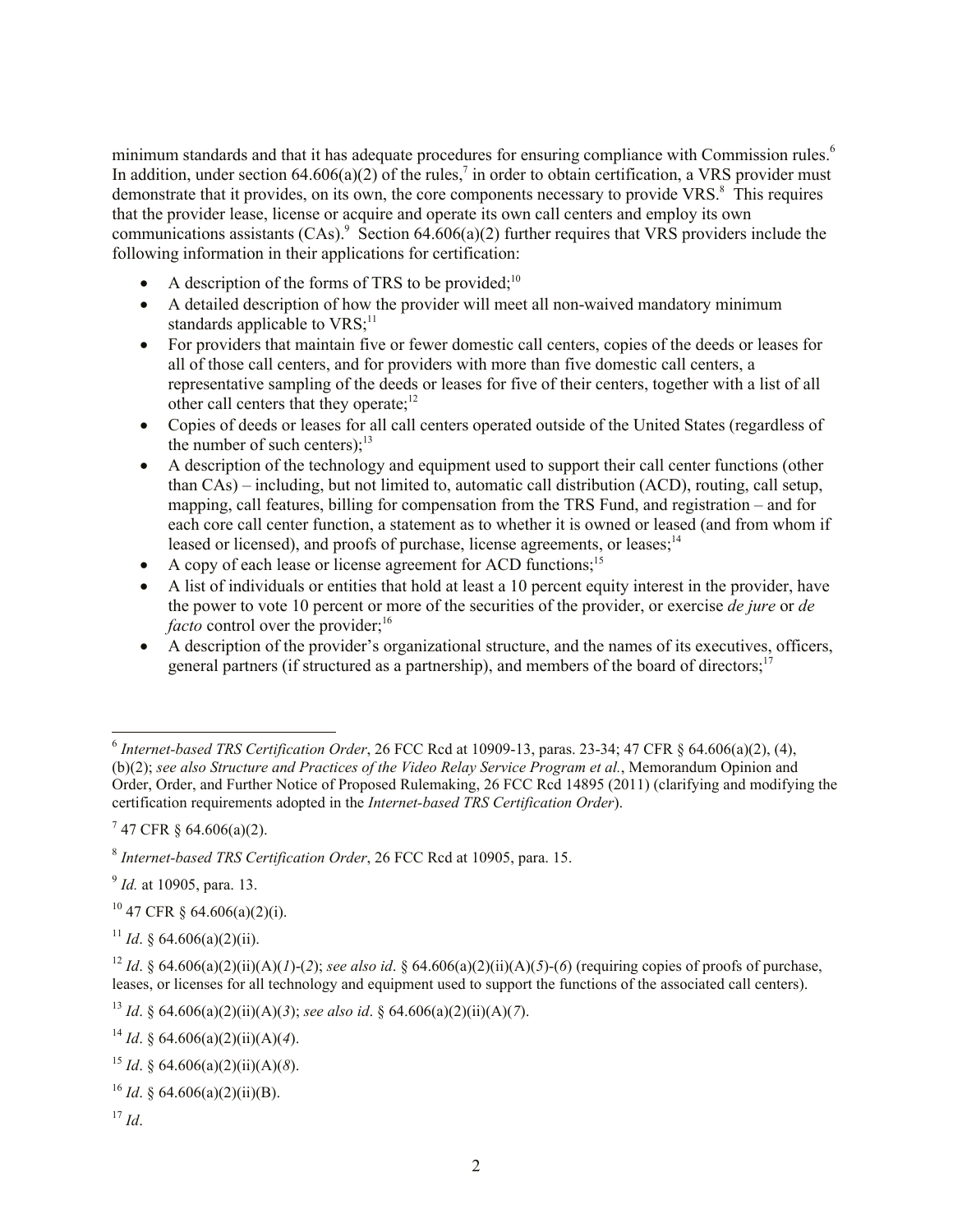- A list of the number of full-time and part-time employees involved in TRS operations, divided by the following positions: executives and officers, video phone installers, CAs, and persons involved in marketing and sponsorship activities;<sup>18</sup>
- A list of all sponsorship arrangements relating to Internet-based TRS, including a description of any associated written agreements;<sup>19</sup>
- A description of complaint procedures; $^{20}$
- A statement that the provider will file annual compliance reports demonstrating continued compliance with the rules; $^{21}$  and
- A certification, under penalty of perjury, by the provider's chief executive officer (CEO) chief financial officer, or other senior executive confirming the accuracy and completeness of the information contained in the application. $22$

The Commission also may grant conditional certification, in order to avoid interruption of service, where the Commission requires additional time to complete its evaluation of an applicant's qualifications or needs such time to verify information contained in the application, for example, through an on-site visit.<sup>23</sup> After certification, Internet-based TRS providers must file annual reports updating the information in their application to demonstrate continuing compliance with the Commission's mandatory minimum TRS standards.<sup>24</sup> Each provider also must include within its annual report a compliance plan describing the provider's policies and procedures for complying with Commission rules prohibiting VRS providers from engaging in the unauthorized and unnecessary use of VRS.<sup>25</sup>

Convo's Eligibility for VRS Certification. On November 4, 2011, Convo filed an application for certification as a VRS provider. <sup>26</sup> On November 15, 2011, the Commission granted a conditional certification to Convo to receive compensation from the TRS Fund for the provision of VRS.<sup>27</sup> Pursuant to the *Conditional Grant*, Convo's application for full certification has remained pending until acted upon by the Commission.<sup>28</sup> Since 2012, and each year thereafter, Convo has filed annual reports updating the information contained in its pending application for full certification. 29 Each such annual report has contained the required documentation noted above.

 $\overline{\phantom{a}}$ 

<sup>20</sup> *Id*. § 64.606(a)(2)(iii).

<sup>21</sup> *Id.* § 64.606(a)(2)(iv).

<sup>22</sup> *Id.* § 64.606(a)(2)(v).

<sup>23</sup> *Internet-based TRS Certification Order*, 26 FCC Rcd at 10914-15, para. 37. Such conditional certifications are granted without prejudice to the Commission's final determination of the applicant's qualifications and thus preserve the Commission's ability to fully review an application for certification on the merits. *Id*. at 10914, para. 37; *see also Conditional Grant*, 29 FCC Rcd at 15958.

 $^{24}$  47 CFR § 64.606(g).

<sup>25</sup> *See id*. § 64.604(c)(13).

<sup>26</sup> *See* Amended and Restated Video Relay Service Certification Application of Convo Communications, LLC, CG Docket No. 10-51 (filed Nov. 4, 2011) (Certification Application).

<sup>27</sup> *Conditional Grant*, 29 FCC Rcd at 15958.

<sup>28</sup> *Id*. at 15956.

 $29$  Convo Communications, LLC, Annual Report of Compliance with the Non-Waived Mandatory Minimum Standards Applicable to VRS as Set Forth in Section 64.604, CG Docket Nos. 03-123, 10-51 (filed Nov. 15, 2012) (2012 Annual Report); Convo Communications, LLC, Annual Report of Compliance with the Regulations

(continued….)

<sup>&</sup>lt;sup>18</sup> *Id.* § 64.606(a)(2)(ii)(C).

<sup>&</sup>lt;sup>19</sup> *Id.* § 64.606(a)(2)(ii)(E).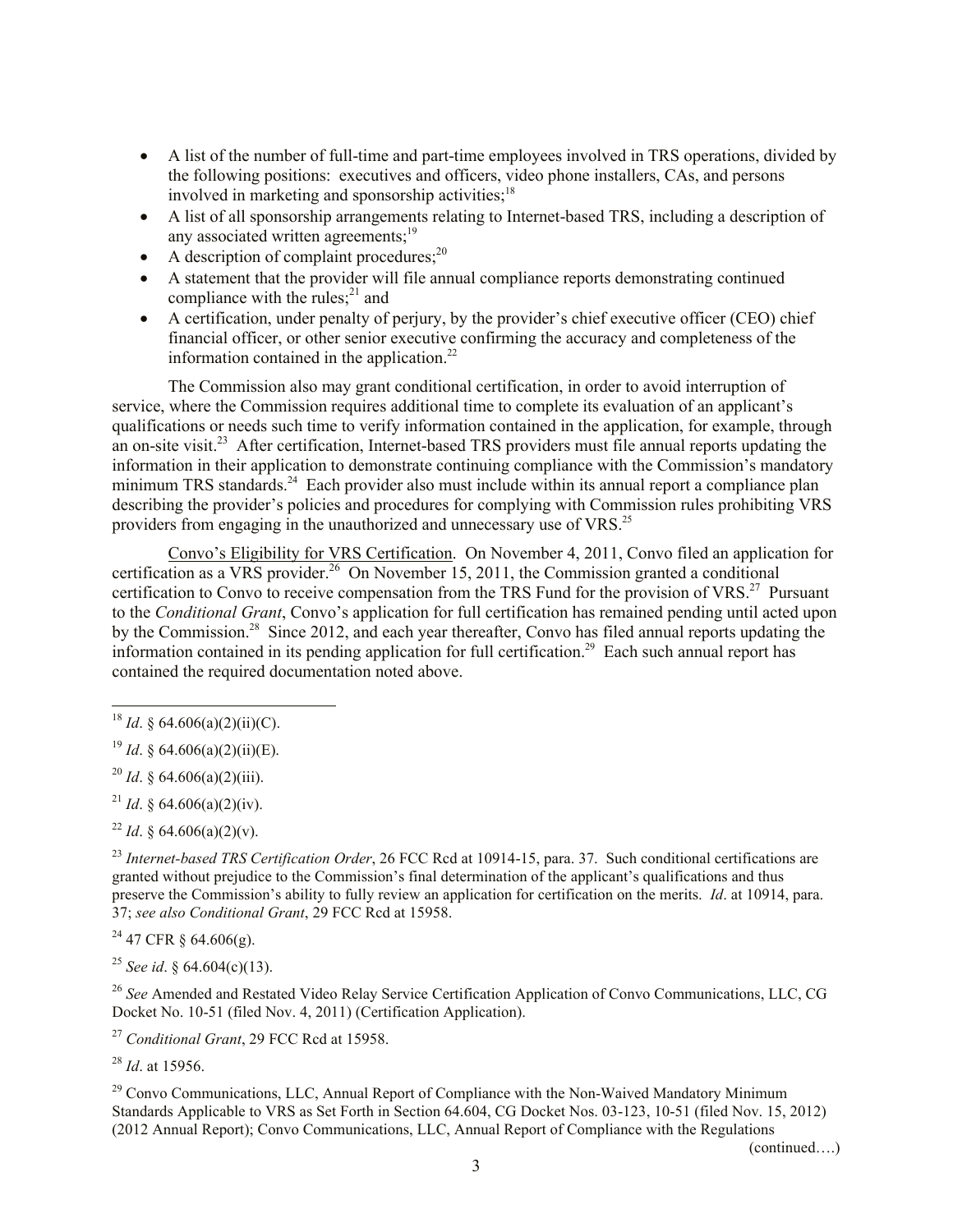The Bureau confirms that Convo has included all information required by the above rules in its Certification Application and annual reports. Specifically, Convo has provided the following: (1) a statement that VRS is to be provided; $30^{\circ}$ (2) a detailed description of how Convo currently meets and will continue to meet all non-waived mandatory minimum standards applicable to  $VRS$ <sup>31</sup> (3) copies of all required documentary and other evidence, including copies of leases for a representative sampling of call centers in the United States and all call centers outside the United States, together with a list of all call centers and a description of the technology and equipment used to support call center functions, including proof of purchases, leases, or license agreements;  $^{32}$  (4) a description of the technology and equipment used to support call center functions, including proofs of purchase, license agreements, or leases;  $33$  (5) a complete copy of the license agreement for its ACD platform;<sup>34</sup> (3) a description of Convo's organizational structure, including the names of its 10 percent or more equity interest holders, the names of persons with the power to vote 10 percent or more the securities of Convo, and the names of its executives, officers and members of its board;<sup>35</sup> (4) a confidential list of the number of its full-time and part-time employees involved in Convo's VRS operations by position;<sup>36</sup> (5) a confidential list of all sponsorship arrangements relating to the provision of Internet-based  $TRS$ ;<sup>37</sup> (6) a confidential description of Convo's complaint procedures;<sup>38</sup> (7) a statement that Convo will file annual compliance reports demonstrating continued compliance with the rules;<sup>39</sup> and (8) a certification by Convo's CEO confirming the accuracy and completeness of the information contained in the application.<sup>40</sup>

Based on our review and investigation of the updated Certification Application, annual reports, and a site visit conducted during the period of Convo's conditional certification, we find that Convo will provide VRS in compliance with the applicable mandatory minimum TRS standards and that it makes available adequate procedures and remedies for compliance with such minimum standards and the requirements of section 64.606. In addition, we find that Convo has provided all documentation specified

<sup>32</sup> Certification Application at 29-32, Exhs. 2-5,  $6(A)$ - $(K)$ ; 2012 Annual Report at 12, Exhs. A-C; 2013 Annual Report at 9, Exh. A; 2014 Annual Report at 8, Exh. A; 2015; Annual Report at 9, Exh. A; *see also* 47 CFR §§  $64.606(a)(2)(ii)(A)(2)-(4), (6)-(7).$ 

 $33$  Certification Application at 16-18, Exhs. 6(A)-(K).

<sup>34</sup> In its 2012 Annual Report, Convo stated that it began using an in-house ACD platform on June 21, 2012. 2012 Annual Report at 6; *see also* Certification Application at Exhs. 6(E)-(F) (attaching ACD license agreements in effect at the time of the application).

<sup>35</sup> Certification Application at Exhs. 7-7(E); 2016 Annual Report at 16, Exhs. A, D; *see* 47 CFR §  $64.606(a)(2)(ii)(B)$ .

<sup>36</sup> Certification Application at Exh. 8; 2016 Annual Report at Exh. E; *see also* 47 CFR § 64.606(a)(2)(ii)(C).

<sup>37</sup> Certification Application at Exh. 9; 2016 Annual Report at Exh. F; *see also* 47 CFR § 64.606(a)(2)(ii)(E).

<sup>38</sup> Certification Application at 32; 2016 Annual Report at 9; *see also* 47 CFR § 64.606(a)(2)(iii).

<sup>39</sup> Certification Application at 32; *see also* 47 CFR § 64.606(a)(2)(iv).

<sup>40</sup> Certification Application at Exh. 1 (CEO Certification).

<sup>(</sup>Continued from previous page)

Applicable to VRS as Set Forth in Section 64.604, CG Docket Nos. 03-123, 10-51 (filed Nov. 15, 2013) (2013 Annual Report); Annual Report of Convo Communications, CG Docket Nos. 03-123, 10-51 (filed Nov. 13, 2014) (2014 Annual Report); Annual Report of Convo Communications, LLC, CG Docket Nos. 03-123, 10-51 (filed Nov. 11, 2015) (2015 Annual Report); Annual Report of Convo Communications, LLC, CG Docket Nos. 03-123, 10-51 (filed Nov. 15, 2016) (2016 Annual Report).

<sup>&</sup>lt;sup>30</sup> Certification Application at 11.

<sup>31</sup> *See id*. at 11-26; 2016 Annual Report at 2-7; *see also* 47 CFR § 64.606(a)(2)(ii).